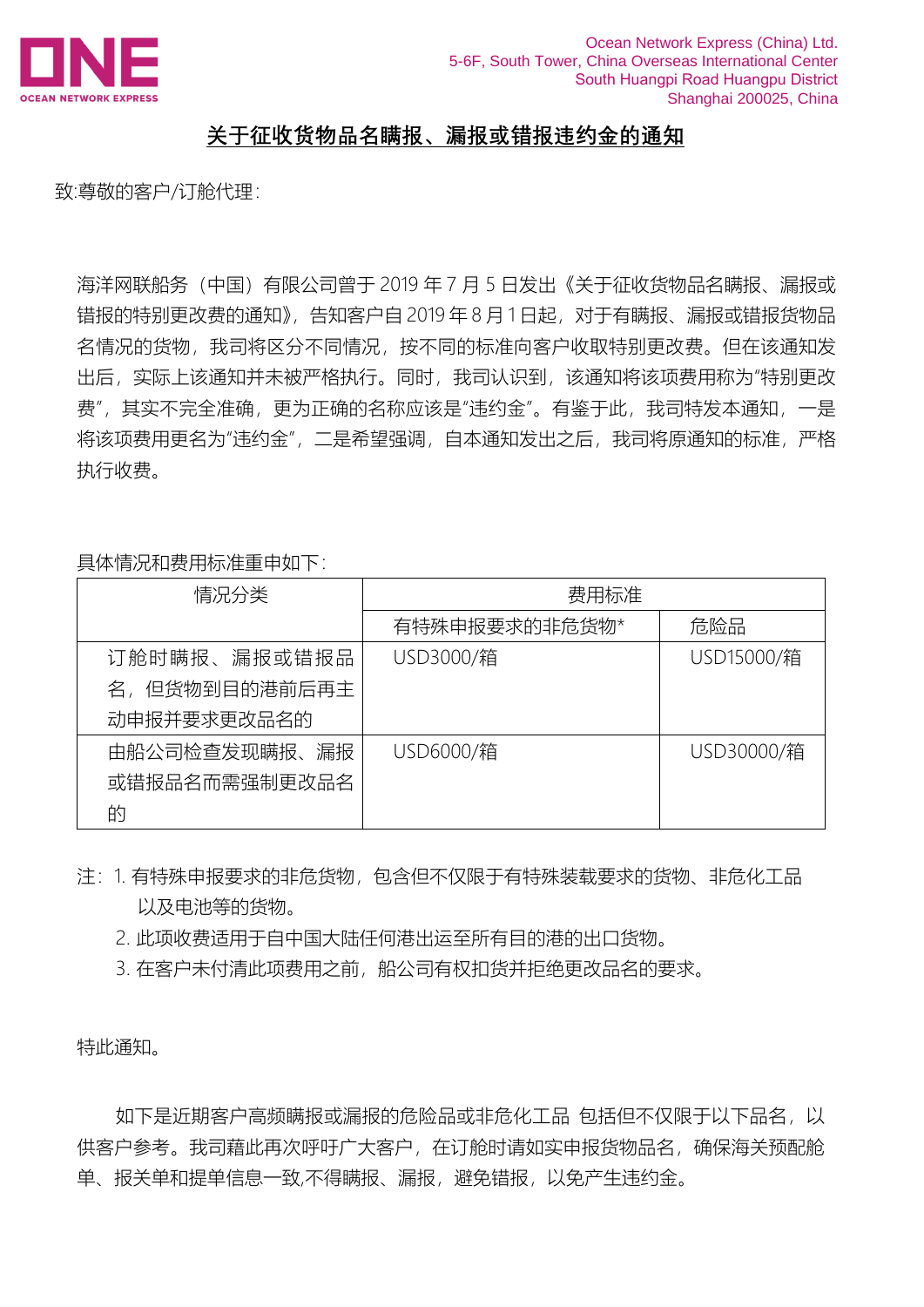

| 1, 3-双(三(羟甲基)甲氨基)丙烷(BIS-TRIS 丙烷) | 硅泥             | 清洁液                   |
|----------------------------------|----------------|-----------------------|
| 1,6-己二醇                          | 滑板车            | 清洗剂                   |
| 2-丙烯酰胺基-2-甲基丙磺酸                  | 茴油             | 清洗液                   |
| 6, 11-二氢二苯并 [b, e] 氧杂卓-11-酮      | 混合的未烧结金属碳化钨    | 热敏纸卷                  |
| ALPHA-(二正丁胺甲基)-2, 7-二氯芴-4-甲醇     | 胶水             | 乳酸丁酯                  |
| DL-苹果酸                           | 界线漆            | 润滑油                   |
| L-谷氨酰胺                           | 金属催化剂          | 润滑脂                   |
| L-瓜氨酸                            | 镜片清洁液          | 三 (氯异丙基) 磷酸酯          |
| L-天冬酰胺                           | 镜片清洗喷雾剂        | 三羟甲基氨基甲烷盐酸盐           |
| L-组氨酸                            | 可充式锂离子电池       | 杀菌灭藻剂                 |
| 表面活性剂                            | 锂电池            | 树脂包覆型铝浆               |
| 丙烯酸底层涂料                          | 锂电池包           | 涂料                    |
| 玻璃油墨                             | 锂电池组           | 洗衣片                   |
| 充气泵用                             | 锂电电池包          | 显像单元                  |
| 打印机用硒鼓                           | 锂离子充电电池        | 显影液                   |
| 单粒泡壳装洁厕饼                         | 锂离子电池          | 线切割液                  |
| 电池                               | 锂离子电池组(带充电器)   | 消毒剂                   |
| 电池包                              | 锂离子可充电池        | 硝酸咪康唑                 |
| 电池包套组                            | 麦芽酚            | 絮凝剂                   |
| 电池包组件                            | 咪唑             | 岩藻黄质                  |
| 电动工具配件(电池包)                      | 密封胶            | 眼镜擦片                  |
| 电动童车                             | 墨水             | 眼镜清洁液                 |
| 电动玩具车                            | 墨水潇湘绿          | 氧气瓶                   |
| 电动自行车                            | 墨条             | 移动电源                  |
| 厄贝沙坦                             | 耐碱性糖苷类非离子表面活性剂 | 乙基麦芽酚                 |
| 儿童电动车                            | 牛莎 GML-2 抑菌剂   | 乙酰乙酸甲酯                |
| 二苯甲酮-1                           | 派瑞林 N 粉        | 异氰尿酸三缩水甘油酯            |
| 二丙二醇二甲醚                          | 喷绘墨水           | 异氰酸酯                  |
| 非离子有机表面活性剂烷基糖苷                   | 乒乓球            | 荧光增白剂                 |
| 粉底液                              | 汽车泥            | 荧光增白剂 CBS-X           |
| 呋喃妥因                             | 汽车应急启动电源       | 荧光增白剂 OB              |
| 辅酶 Q10                           | 铅酸蓄电池          | 有机硅表面活性剂              |
| 感光鼓组件                            | 切割液            | 云芝多糖                  |
| 鼓粉组件                             | 清洁剂            | 粘合剂                   |
| 硅胶                               | 清洁喷剂           | 直液式墨水 DSR BLACK N-110 |
|                                  |                | 助焊剂                   |

**感谢您一直以来的理解与支持,如有疑问,请与我司当地办事处联系以获取更详细的信**

**息,谢谢!**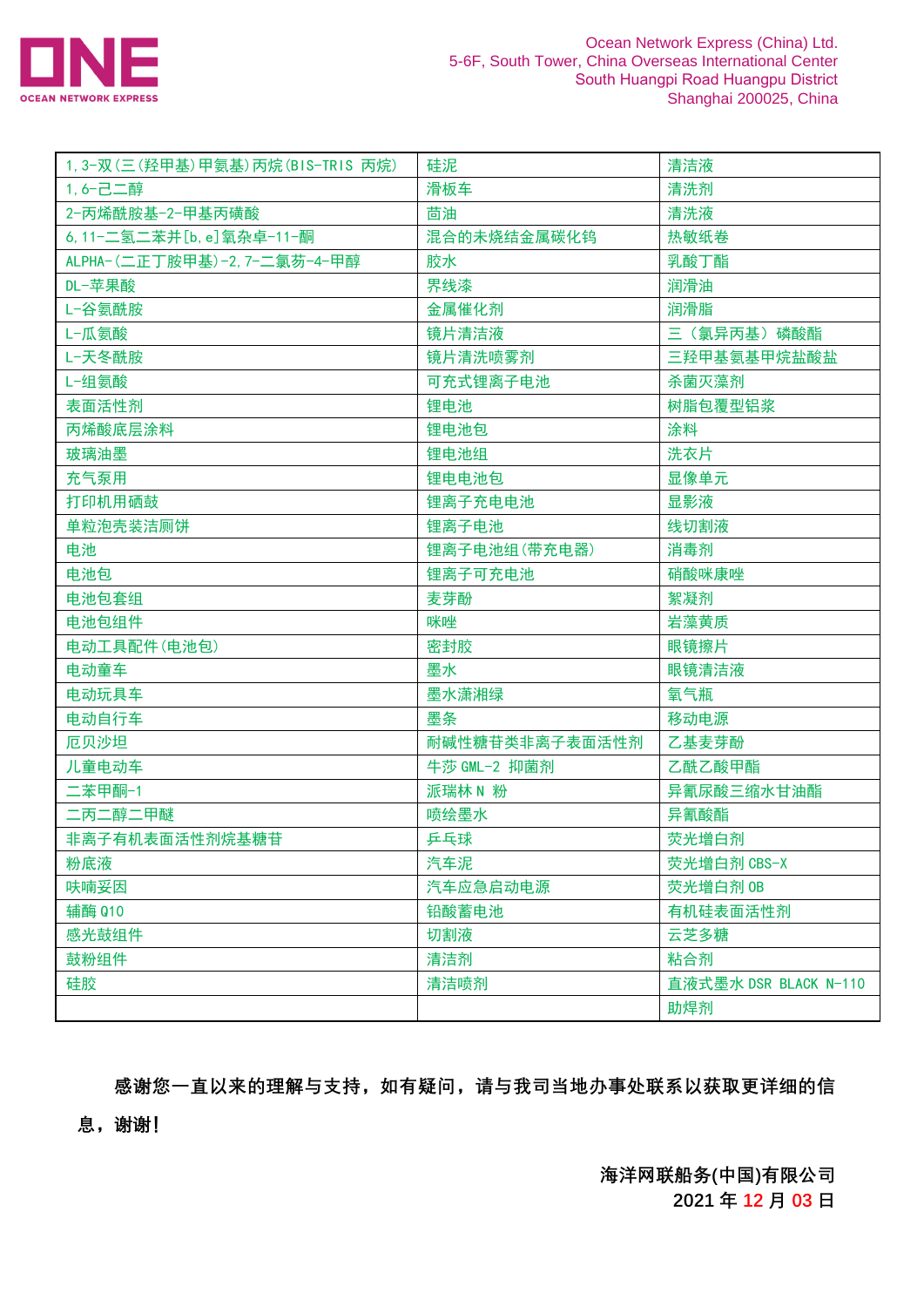

## **The Announcement of Collection of Compensation For Breach Of Agreement on the Shipment of Cargo Commodity being Misstated**

## Dear valued customers & all booking agencies**:**

 On July 5, 2019, Ocean Network Express (China) Ltd. issued the notice on Levying special change fees for concealment, omission or misrepresentation of goods names, informing customers that since August 1, 2019, for goods with concealment, omission or misrepresentation of goods names, our company will distinguish different situations and charge special change fees to customers according to different standards. However, after the notice was issued, in fact, the notice was not strictly implemented. At the same time, our company realizes that the notice calls the fee "Special Amendment Fee", which is not completely accurate. The more correct name should be "Compensation For Breach Of Agreement". In view of this, we hereby issue this notice. First, we change the name of the fee to "Compensation For Breach Of Agreement". Second, we want to emphasize that since the issuance of this notice, we will strictly implement the standard of the original notice.

|                                         | Amount of Compensation For Breach Of Agreement |                 |  |
|-----------------------------------------|------------------------------------------------|-----------------|--|
| Nature of the Request                   | Non-hazardous cargo with Special               | Hazardous Cargo |  |
|                                         | declaration requirements*                      |                 |  |
| <b>Voluntary Amendment Request made</b> | USD3000/Unit                                   | USD15000/Unit   |  |
| before Or after the arrival of the      |                                                |                 |  |
| destination by the customer because of  |                                                |                 |  |
| concealing, omitting or misstating any  |                                                |                 |  |
| particulars in Description of Goods at  |                                                |                 |  |
| the booking stage                       |                                                |                 |  |
| Amendment Forced by ONE who found       | USD6000/Unit                                   | USD30000/Unit   |  |
| in usual checks concealment, omission   |                                                |                 |  |
| or misdeclaration of any particulars in |                                                |                 |  |
| <b>Description of Goods</b>             |                                                |                 |  |

The specific conditions and charge standards are reiterated as follows:

Notes:

1. Non-hazardous cargo with Special declaration requirements, including but not limited to goods with special loading requirements, non-hazardous chemicals and batteries.

2. It applies to export goods shipped from any port in mainland China to all ports of destination.

3. ONE has the right to withhold the goods and refuse to change commodity until the customer pays the Compensation For Breach Of Agreement.

 The following are the dangerous or NON-DG chemicals that have been frequently concealed or omitted by customers recently, including but not limited to the following goods names for customers' reference. We hereby request our customers to declare commodity correctly when booking to ensure the consistency of manifest, customs declaration and bill of lading. No concealment, omission or misstatement is allowed. Otherwise, corresponding the Compensation For Breach Of Agreement shall be paid.